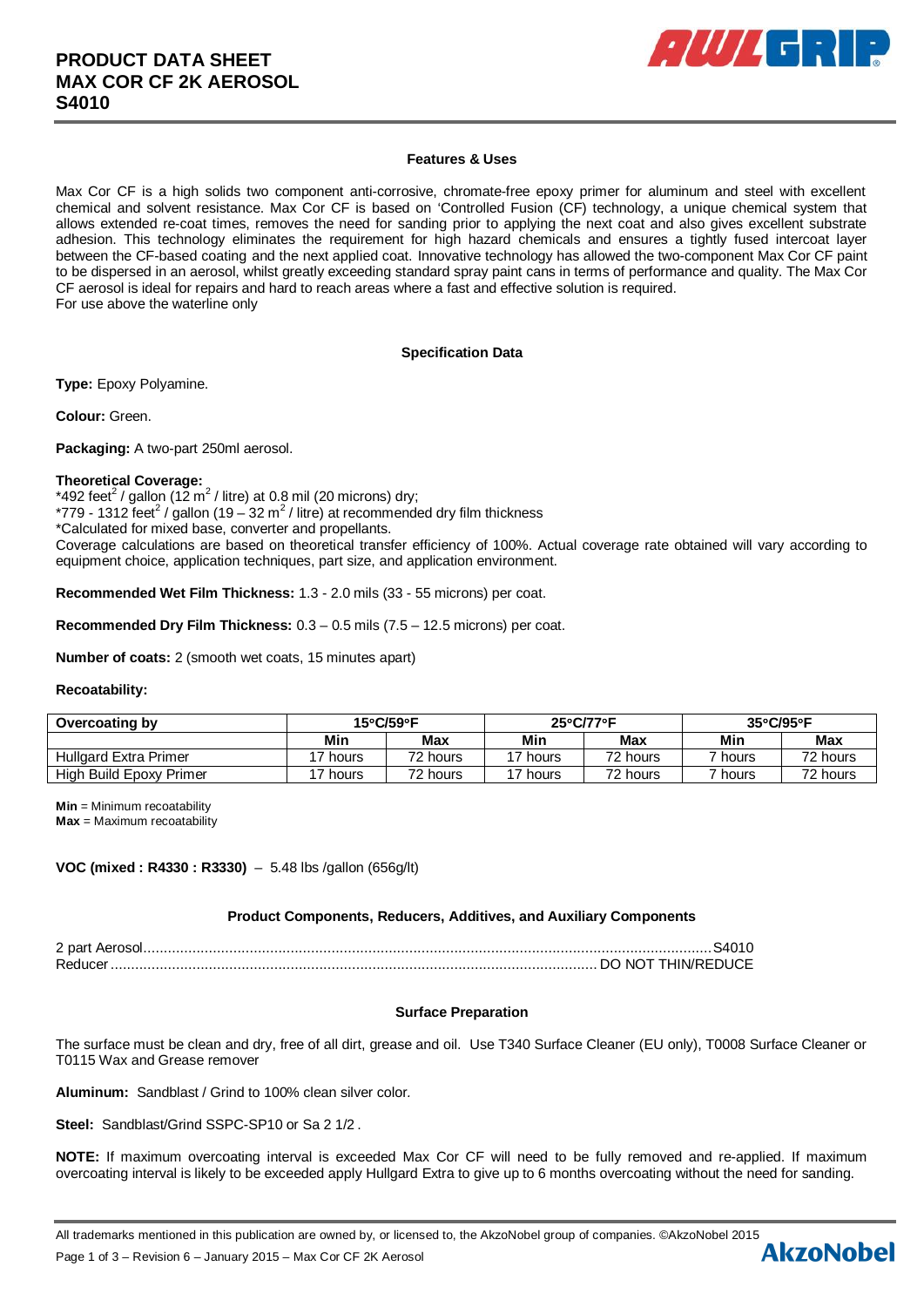# **PRODUCT DATA SHEET MAX COR CF 2K AEROSOL S4010**



# **Operation of Aerosol**

There are major differences in the way that 1K and 2K aerosols are used and it is vital that the following instructions are carried out:

- 
- 1. Thoroughly shake the aerosol for two minutes before use
- 
- 2. Remove the red push button from the cap and place on the bottom of the aerosol. Place the aerosol on a stable, horizontal surface with the cap pointing downwards



- 3. Activate the aerosol by applying even, vertical pressure. Listen for the clicking noise. Press just once.
- 4. Write the date and time of activation on the label. The pot life specified on this datasheet applies to an ambient temperature of 77°F (25°C). The pot life will vary depending on the ambient temperature. Lower temperatures will extend the pot life, while higher temperatures will reduce it.



5. Thoroughly shake the aerosol for two minutes to properly mix all the components together



- 6. Perform a trial spray
- 7. When you are finished working you must empty the valve with the spray head pointing downwards. Spray until only propellant leaves the muzzle.

**Anticipated Pot Life at 77°F (25°C) @ 50% R.H:** 2 hours

### **Application Instructions**

Apply two smooth wet coats 15 minutes apart. Substrate may be visible through the dry film. Do not exceed maximum recommended dry film thickness.

### **Important notes**

Disposal: Ensure aerosol can is completely empty prior to disposal.

Do not apply paint materials to surfaces warmer than 40°c (105°F) or colder than 15°C 59°F. Do not attempt to cure products at temperatures below 15°C 59°F.

Read Material Safety Datasheet for the appropriate health and safety information prior to use. Full personal protective equipment is highly recommended.

All trademarks mentioned in this publication are owned by, or licensed to, the AkzoNobel group of companies. ©AkzoNobel 2015<br>Page 2 of 3 – Revision 6 – January 2015 – Max Cor CE 2K Aerosol